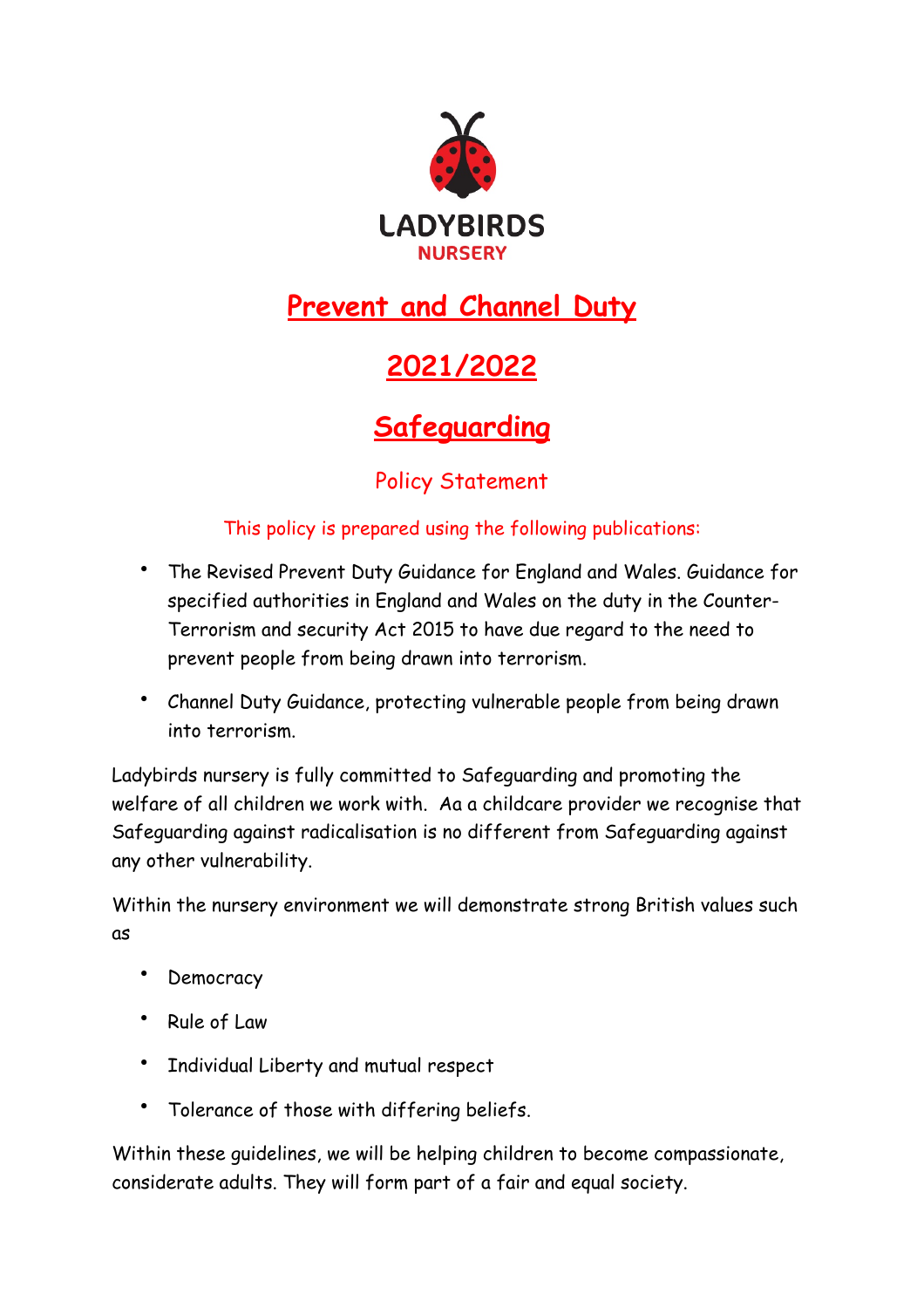We will demonstrate these values through the management and implementation of the Early Years Foundation Stage. Though this policy and our procedures, we will bring, equality, positive behaviour, safeguarding and British values, which the prevent duty is consistent with.

We will make time to share these values, and make sure our staff understand the policy, and act appropriately within it.

We will make the policy available to all parents and carers.

We will focus on children's Personal, Social and Emotional Development, ensuring children learn right from wrong, mix and share with other children, value others views, know about similarities and differences between themselves and others, and challenge negative attitudes and stereotypes.

Staff will be alert to harmful behaviours by influential adults in the child's life. This may include discriminatory and/or extremist discussions between parents, family and/or staff members.

We will take action when they observe any behaviour of concern. Staff are able to identify children who may be vulnerable to radicalisation and known what to do when they are identified.

#### Risk Assessment

We will assess the risk of children of children being drawn into terrorism. This means understanding the risks affecting children, and a specific understanding of how to identify individual children who may be at risk and what to do to support them.

As with managing other safeguarding risks, staff should be alert to changes in children's behaviour which could indicate that they may be in need of help or protection. Staff will use their professional judgment in identifying children who might be at risk of radicalisation and act appropriately which may include making a referral to the Channel program.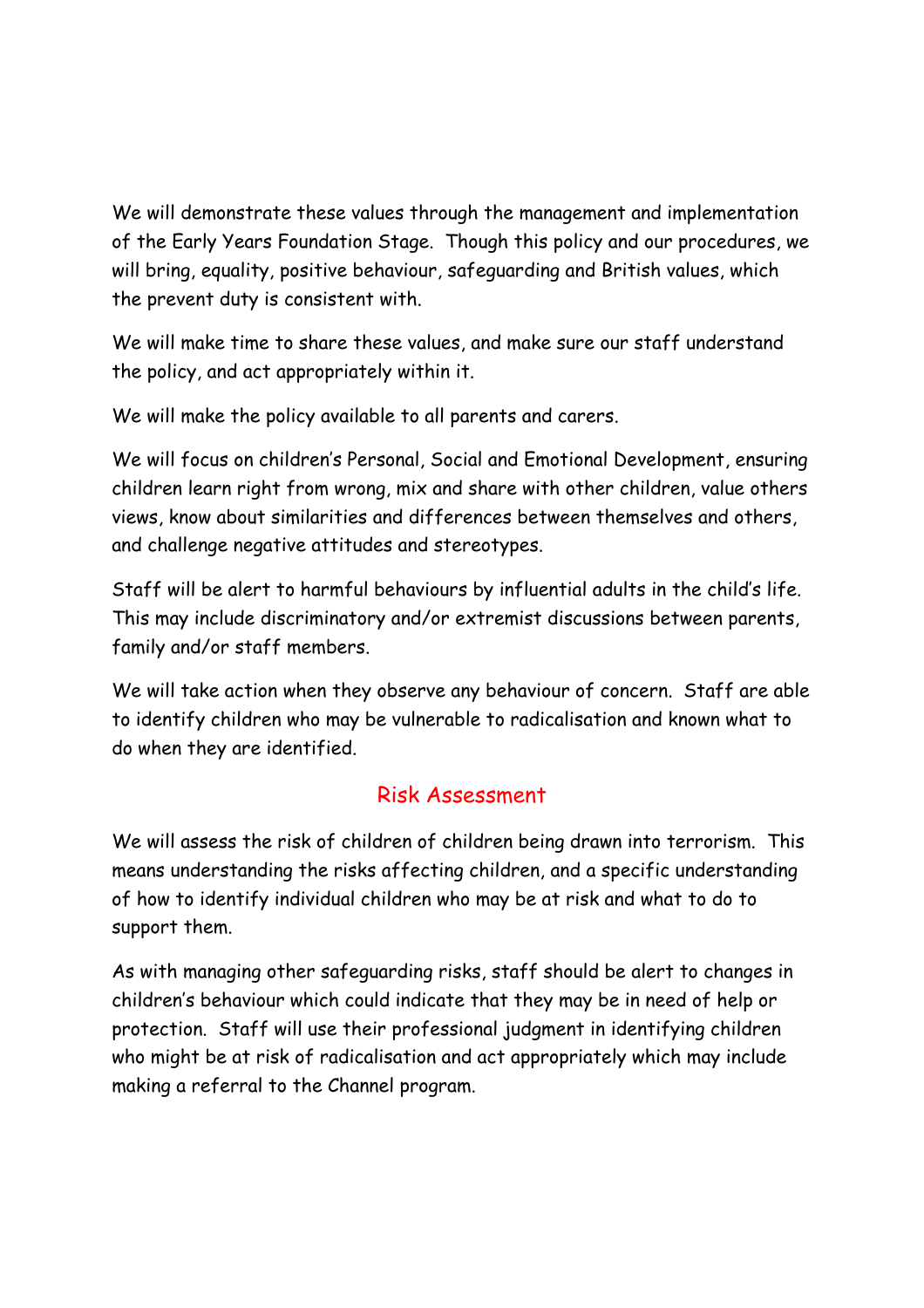### Procedure for reporting concerns

If a member of staff has a concern about a child, or a particular family, staff member, volunteer, student, or any other visitor to Ladybirds, they will follow the Safeguarding procedure, telling the senior Manager (Safeguarding Officers) their concerns, who will then follow the correct procedure to make referrals if necessary.

The local police, or dialling 101 (the non-emergency number) can also offer advice and support.

## What is Channel

Channel is a programme which focuses on providing support at an early stage to people who are identified as being vulnerable to being drawn into terrorism. It provides a mechanism for settings to make referrals if they are concerned that an individual might be vulnerable to radicalisation.

Channel uses existing collaboration between Local Authorities, statutory partners (eg, Adult and Children Services, Education, Health and Offender Management Services) the Police and the Local Community to:

- Identify individuals at risk of being drawn into terrorism
- Assess the nature and extent of that risk
- Develop the most appropriate support plan for the individual concerned

Channel is about Safeguarding adults and children from being drawn into terrorism. It is about early intervention to protect and divert people away from the risks they face.

## Staff Training

Ladybirds will ensure that staff are able to access Prevent training to update their knowledge.

Training may be undertaken via briefings, e-learning or face to face workshops to raise awareness of Prevent.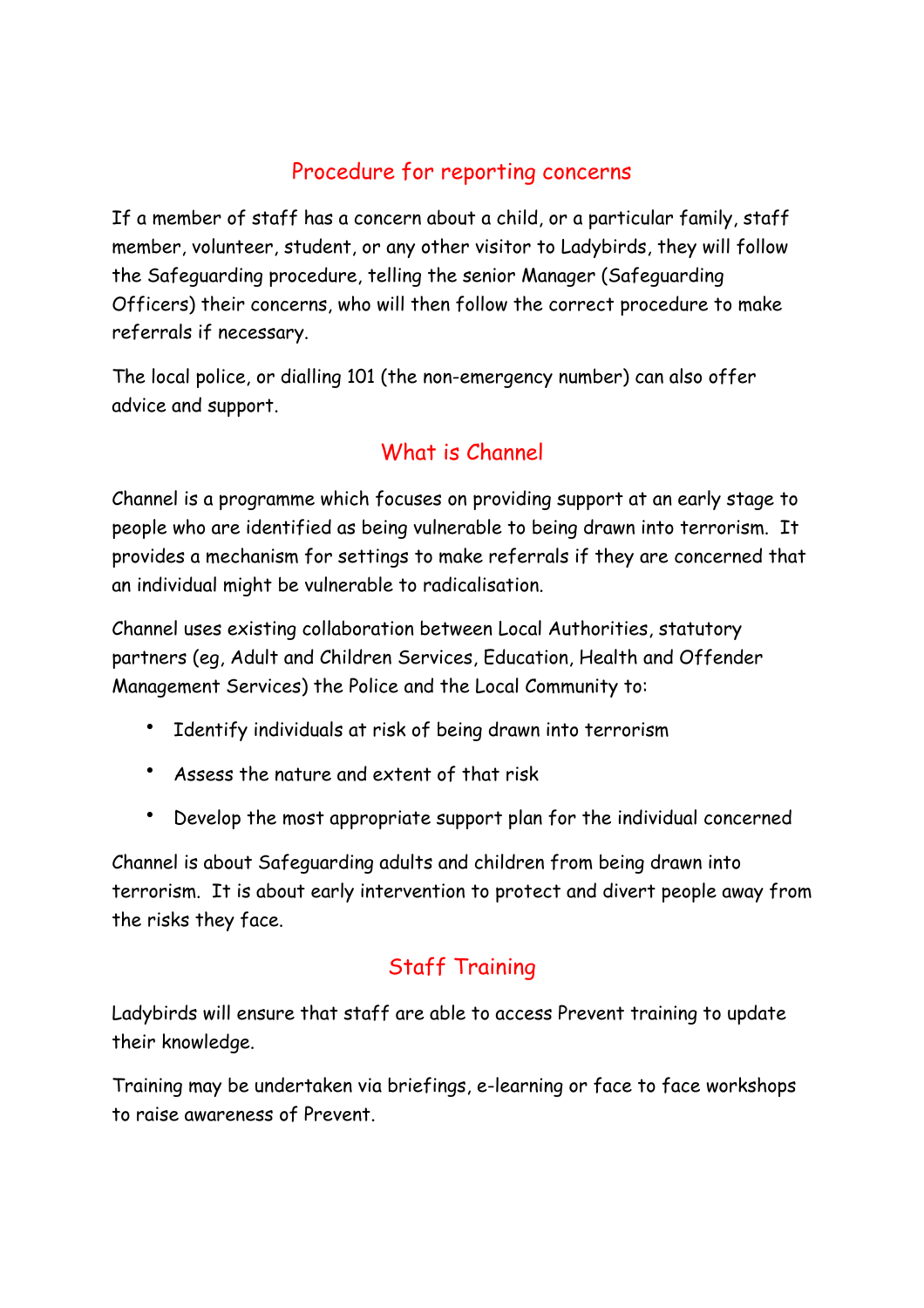### Working in Partnership

We will work in Partnership with external agencies if we feel any child or family is at any risk. Prevent depends on effective partnership between all agencies, this demonstrating effective compliance with the duty.

### Information Sharing

We will share any information regarding a child or family if we suspect that they are in danger of being radicalised or drawn into terrorism. We will follow the procedure set out by the Channel Duty Guidance.

This Policy links to other Ladybirds policies as follows:

- Employment of Staffing
- Induction of Staff, Volunteers and Managers
- Student Placements
- Staff Appraisal and Supervision
- Facebook/Twitter and Social Media
- Information Sharing
- Partnership
- **Safeguarding**
- Equality of Opportunity
- British Values in the Early Years
- Positive Behaviour

#### Our Procedures

In the event of a terror attack happening we will:

Ensure the children are safe, we will ensure the children are taken up to the highest point in the building

Lock all the doors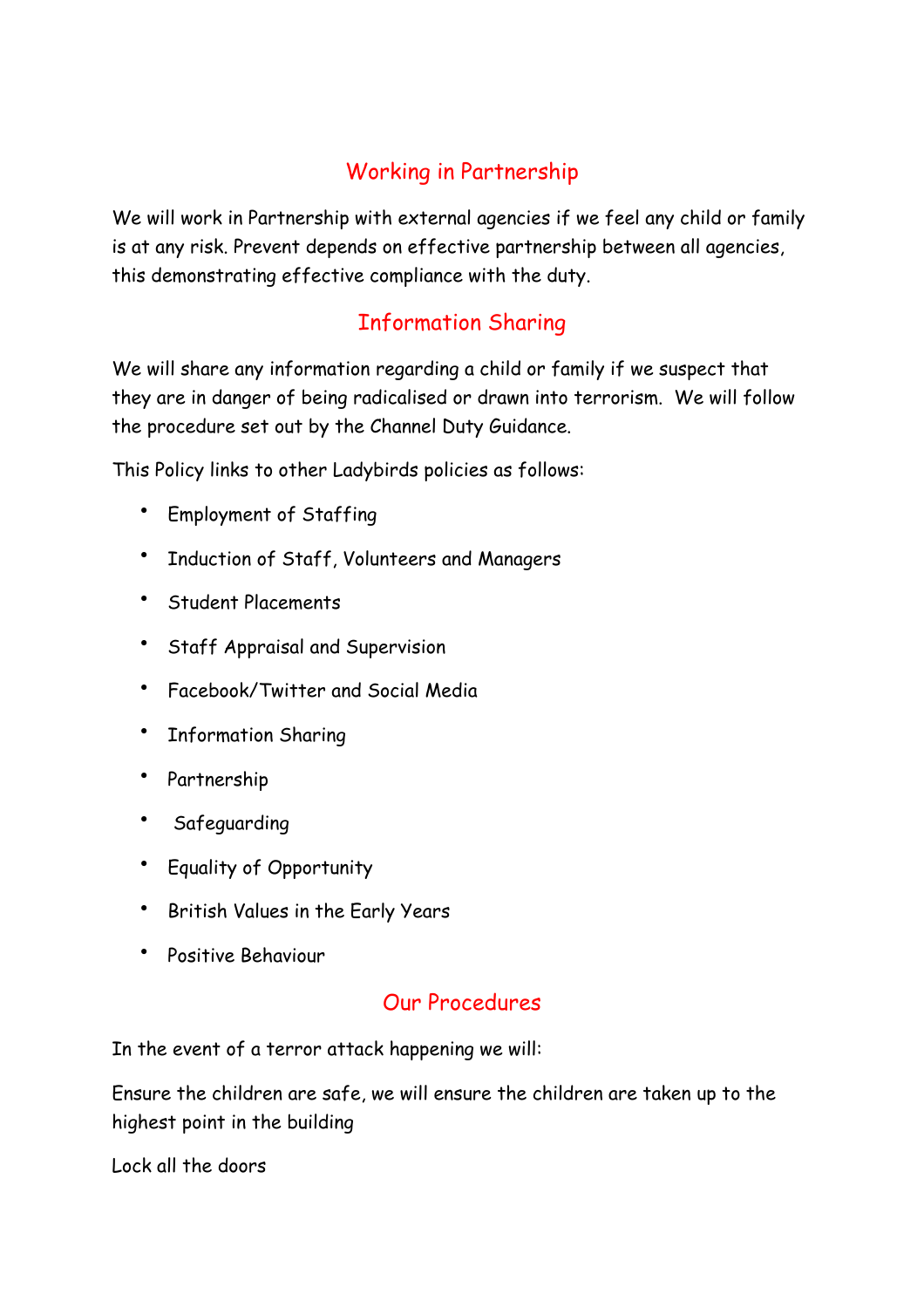Lock all the windows

Contact the authorities and wait for instructions

Contact parents

Ensure that no staff member leaves the building

Wait for instructions before doing anything other than make the children safe.

If it's possible, and with the permission of the authorities, we will update social media to keep parents informed.

Issue Date July 2016 Date to be Reviewed July 2017 Date Reviewed May 2017 Date to be Reviewed May 2018 Date Reviewed May 2018 Date to be Reviewed May 2019 Date Reviewed April 2019 Date to be reviewed April 2020 Date reviewed June 2020 Date to be Reviewed August 2020 Date Reviewed September 2021 (Covid information removed) Date to be Reviewed September 2022 Date Reviewed December 2021 Date to be Reviewed December 2022 Date Reviewed